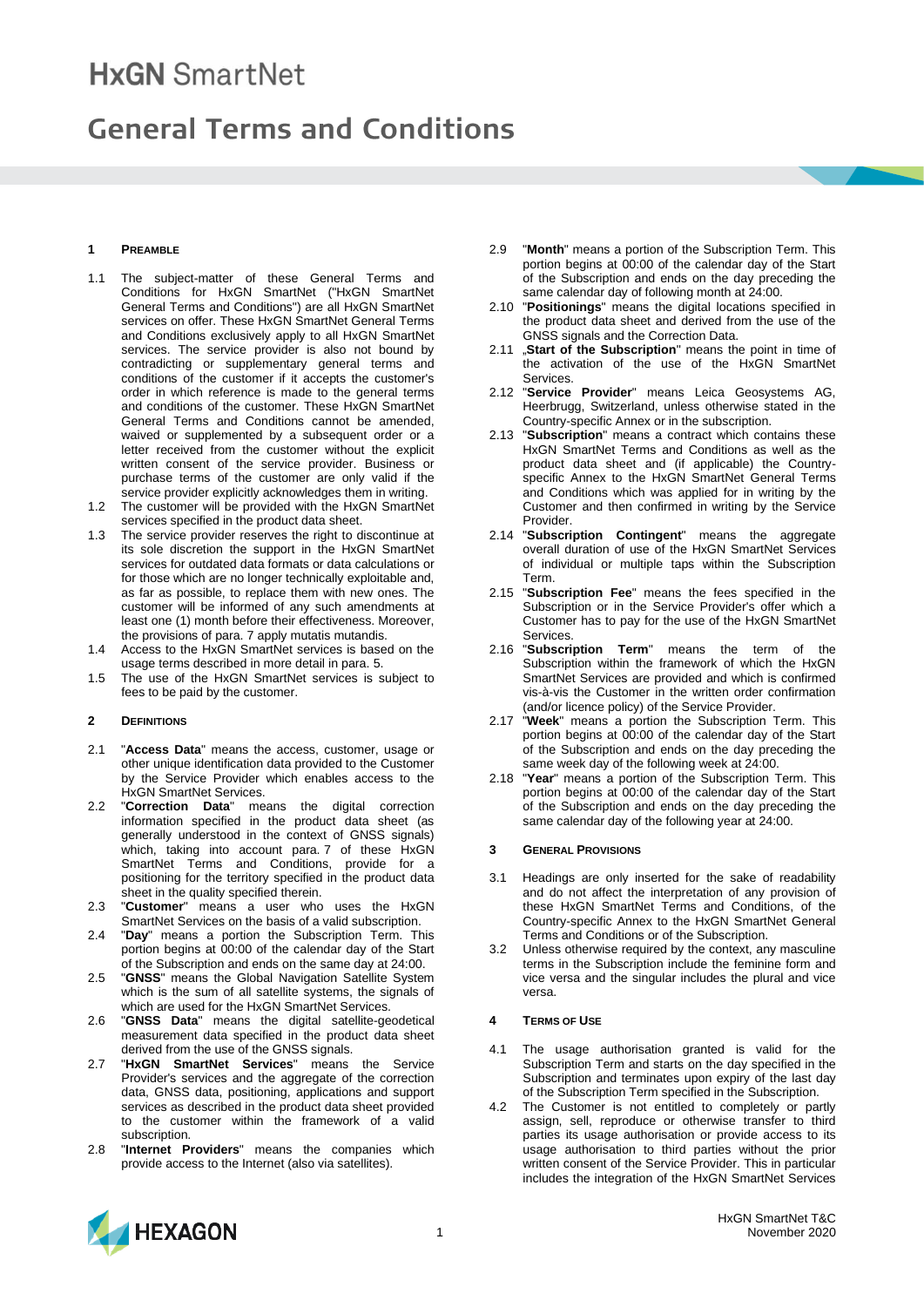into products or services of the Customer and/or third parties.

- 4.3 A quantity-based data collection of the Customer's usage must be possible and maintainable at any time by the Service Provider.
- 4.4 The Customer acknowledges that the quality of the HxGN SmartNet Services specified in the product data sheet are largely dependent on the GNSS recipient, the location of the GNSS recipient, the individual characteristics of the signal receipt and the satellite geometry and availability and that the Service Provider thus cannot make any warranties regarding the specified quality.
- 4.5 The Customer acknowledges that the use of the HxGN SmartNet Services can be interrupted or that the quality of the HxGN SmartNet Services can be impaired by local conditions, in particular blocked or disrupted signals, the availability of the access possibilities provided by the Internet Provider or by other phenomena.
- 4.6 The Customer acknowledges its duty of care to actively disconnect existing connections to HxGN SmartNet Services in case of non-use in order to avoid incorrect use and/or an increased duration of use. Increased Subscription Fees and, if applicable, costs of third parties which are based on connections not actively disconnected by the Customer must be borne by the Customer.

## **5 ACCESS TO THE HXGN SMARTNET SERVICES**

- 5.1 The Service Provider will, at its equitable discretion, provide suitable access so that the HxGN SmartNet Services can be used.
- 5.2 To use HxGN SmartNet Services, the Customer shall, at its own expense and risk, establish a connection suitable to communicate with the access defined in clause 5.1.
- 5.3 The Service Provider reserves the right to adjust the forms of access to the HxGN SmartNet Services at any time, at its equitable discretion and without any obligations in this respect to any new requirements and to restrict or close any forms of access which are no longer suitable. The Customer will be informed about any such adjustments, restrictions and/or closures in due time, however, at least one (1) month before they become valid.

## **6 SERVICES OF THE SERVICE PROVIDER**

- 6.1 The Service Provider will inform the Customer as soon as possible in case of any disruptions or considerable defects in the quality of the HxGN SmartNet Services for which the Service Provider has sole responsibility. The Service Provider will furthermore inform the Customer in due time about any planned changes to the forms of access, contents and formats of the Correction Data if and to the extent such changes have an impact on the Customer's use of the HxGN SmartNet Services.
- 6.2 The Service Provider undertakes to take all reasonable efforts to continuously improve the performance potential of the HxGN SmartNet Services.
- 6.3 The Service Provider reserves the right to extend or change the HxGN SmartNet Services or add new ones at its equitable discretion and without any obligations in this respect.
- 6.4 The Service Provider reserves at any time the right to determine the GNSS signals used for the HxGN SmartNet Services thus generating on-demand additional HxGN SmartNet Services at its sole discretion and without any obligations in this respect.
- 6.5 The Service Provider reserves the right to offer the Customer operative and administrative support services

related to the HxGN SmartNet Services at its equitable discretion and without any obligations in this respect.

#### **7 PRICES AND TERMS OF PAYMENT**

- 7.1 A Subscription Fee becomes due and payable upon conclusion of a Subscription. The Subscription Fee indicated in the Subscription applies for the Subscription Term to the Subscription Contingent ordered and will, unless otherwise agreed, become payable in full at the Start of the Subscription.
- 7.2 Unless otherwise agreed, each invoice becomes due and payable within a payment period of 30 days without any deductions. Payments by the Customer shall be deemed effected as soon as the Service Provider can dispose of the amount.
- 7.3 Unless otherwise specified in the Subscription, all Subscription Fees and amounts indicated do not include taxes and charges. Taxes and charges will be separately indicated in the invoice and shall be borne by the Customer.
- 7.4 Should the Customer be in default with the payment of the Subscription Fees, the Service Provider may, without a prior warning being necessary and at its equitable discretion, either (i) suspend the performance of the HxGN SmartNet Services as long as the Customer fails to settle the owed Subscription Fee or (ii) terminate the Subscription with immediate effect.
- 7.5 The Customer may only offset amounts against counterclaims which have either been acknowledged in writing or determined by court.
- 7.6 The Service Provider is entitled to change the Subscription Fee at any time. The Service Provider will inform the Customer in writing one (1) month in advance. The change shall be deemed accepted unless the Customer objects to it in writing within this period. If the Customer objects to the change in writing within this period, the Customer has a special right to terminate the Subscription with effect from the last day of the month following receipt of the Service Provider's notification of the change.

#### **8 TERM AND TERMINATION**

- 8.1 Each Subscription starts when the HxGN SmartNet Services are activated for use.
- 8.2 The agreed Subscription Term shall extend automatically by the previous Subscription Term unless (i) otherwise agreed upon or (ii) the Subscription is terminated in writing three (3) months before the expiry of the Subscription.
- 8.3 Any Subscription Contingents not used within the Subscription Term shall become forfeited.
- 8.4 The right of termination for good cause without notice (*außerordentliche Kündigung aus wichtigem Grund*) shall remain unaffected.
- 8.5 If a Subscription Contingent is fully used within a Subscription Term, a new Subscription becomes automatically valid. This new Subscription is identical with the previous one, has the same Subscription Term and starts directly when the previous Subscription Contingent is exhausted and in a manner ensuring the uninterrupted use of the HxGN SmartNet Services. The previous Subscription ends automatically.
- 8.6 The Services Provider is entitled to terminate the Subscription at its equitable discretion at any time in writing observing a reasonable notification period and discontinue the provision of the HxGN SmartNet Services in full or in part. In such case, the Customer has no claim for a compensation of damages against the Service Provider. The fees paid for the current

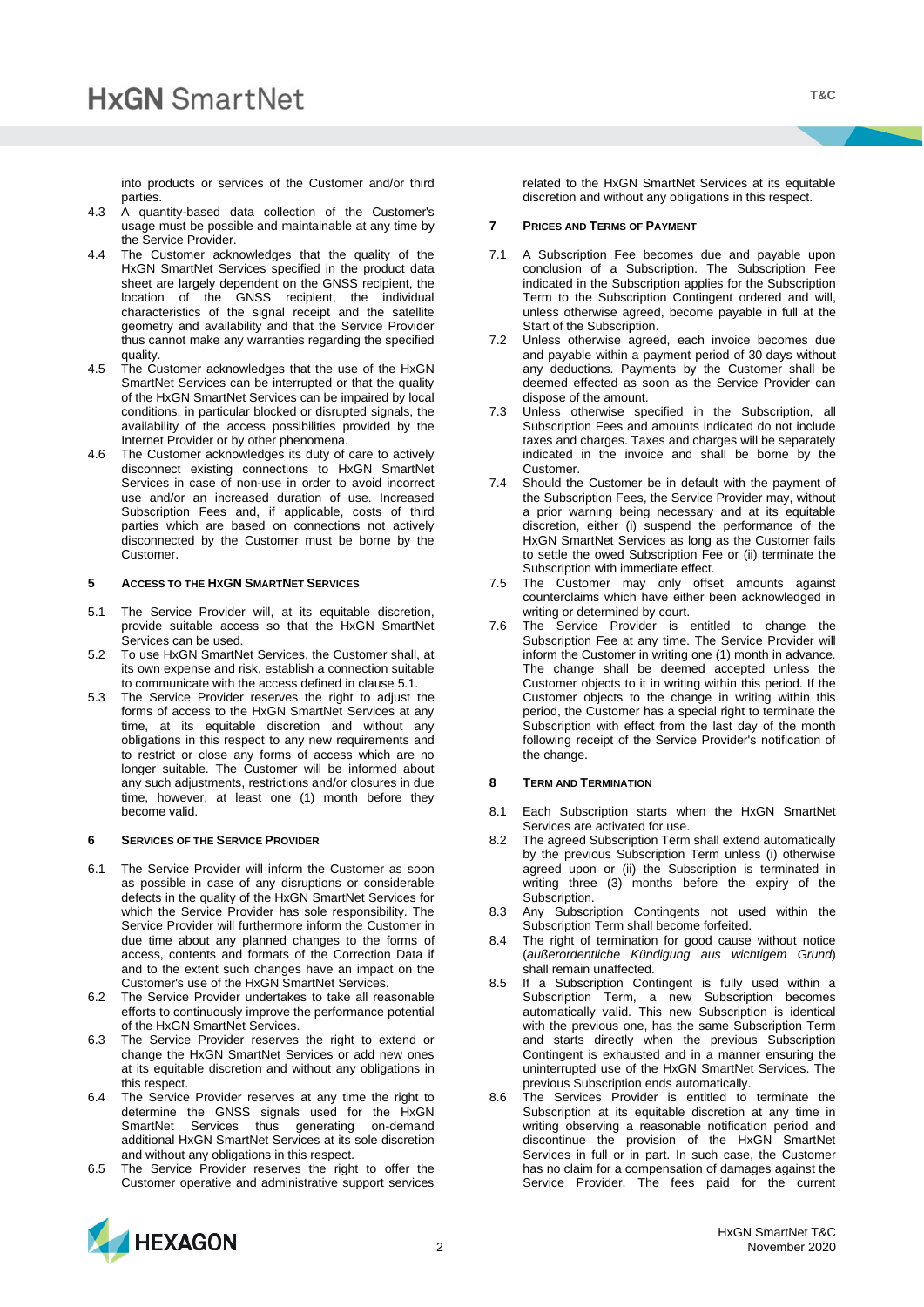Subscription Term will be refunded to the Customer on a pro rata basis.

- 8.7 The Service Provider endeavours to provide the Customer with replacement services for any fully or partly suspended HxGN SmartNet Services which are either equal or better. The Customer will be informed and receive a respective offer in due time so that an uninterrupted use of the HxGN SmartNet Services can be ensured.
- 8.8 Unless otherwise agreed in these HxGN SmartNet General Terms and Conditions, any notifications of the Service Provider about changes do not entitle the Customer to a termination with immediate effect of the respective Subscription.

## **9 WARRANTY AND LIABILITY**

- 9.1 The HxGN SmartNet Services will neither operatively, functionally, technically nor otherwise be customised to the specific needs of individual customers. The Customer is responsible for ensuring that the HxGN SmartNet Services are fit for the Customer's intended use.
- 9.2 The Customer undertakes to use the HxGN SmartNet Services according to the recognised state of the art. This includes in particular to conduct independent and regular controls of positionings by means of using them and comparing results on known control points.
- 9.3 The Service Provider does not make any warranties or representations with respect to the uninterrupted availability of the HxGN SmartNet Services (in full or in part).
- 9.4 The Service Provider does not warrant that the HxGN SmartNet Services are free from errors or defects.
- 9.5 The Service Provider does not assume any responsibility or liability for any loss or damage of any kind resulting from:
	- (1) any defects in quality, restricted availability, defects or disruptions (in full or in part) of the electronic transfer or accessibility of the HxGN SmartNet Services;
	- (2) any defects in quality, interruptions or malfunctions (in full or in part) of the reference station's infrastructure, including related data lines, data centres or other hardware and software;
	- (3) any interruptions or disruptions or the nonavailability (in full or in part) of the GNSS signals;
	- (4) any interruptions or disruptions or the nonavailability (in full or in part) of the HxGN SmartNet Services due to items (1) to (3);
	- the use of the HxGN SmartNet Services.
- 9.6 The Service Provider and its directors, employees, agents and advisors exclude to the extent legally admissible any liability - irrespective of whether arising from the Subscription, a quasi-contract or tort (including slight negligence) - for indirect, special, ancillary and consequential damage or loss of business of any kind, loss of information or data, additional expenses, thirdparty claims and other financial losses arising out of or in connection with the HxGN SmartNet Services as well as for any other losses due to the use, failure or service interruption of the HxGN SmartNet Services. This also applies if the Service Provider had been informed about the possibility that such damage might occur.
- 9.7 The Service Provider's liability to pay damages to the Customer for any damage incurred shall, due to these HxGN SmartNet General Terms and Conditions, only apply to direct damage and is, unless the damage was caused intentionally or grossly negligently and if legally permissible, restricted to the total amount of the Subscription Fee paid by the Customer to the Service

Provider in accordance with these HxGN SmartNet General Terms and Conditions during the remaining Subscription Term.

- 9.8 In case of violations of the Subscription, the Customer shall be liable vis-à-vis the Service Provider for any damage resulting therefrom, in particular in case of a (i) non-contractual use or disclosure of data or (ii) noncontractual use or a transfer of licences to use the services of the Customer.
- 9.9 The Customer shall fully exempt the Service Provider from any third-party claims.
- 9.10 The Customer undertakes to ensure that the Customer and the users have the required skills to properly use the HxGN SmartNet Services as intended. The Service Provider hereby rejects any liability for losses and/or damage caused by insufficient skills of the user with respect to the HxGN SmartNet Services.
- 9.11 The Customer shall compensate the Service Provider for any and all costs, including all reasonable lawyer's fees and court costs and fees, incurred by the latter in connection with the legitimate assertion and enforcement of its rights pursuant to these HxGN SmartNet General Terms and Conditions.
- 9.12 The Customer undertakes to notify the Service Provider in writing immediately after becoming aware of any defects of the HxGN SmartNet Services, at the latest, however, within a period of 30 days following the first Start of the Subscription. Failing that, the HxGN SmartNet Services used within the framework of the Subscription shall be deemed accepted and subject to the payment of the fee.
- 9.13 The Customer shall support the Service Provider to the extent possible and reasonable with respect to analysing and removing any defects of the HxGN SmartNet Services which became known.

## **10 DATA PROTECTION**

10.1 The Service Provider will treat any personal data of the Customer confidential and in line with the statutory data protection regulations and the privacy policy which is available under: **[https://hxgnsmartnet.com/global/privacy-policy.](https://hxgnsmartnet.com/global/privacy-policy)**

## **11 EXPORT CONTROL**

11.1 The Customer consents to comply with any and all applicable national and international laws regarding export control and economic sanctions. The Customer in particular agrees not to export or re-export, neither directly nor indirectly, any HxGN SmartNet Services and related data which are intended to be used for purposes prohibited by provisions of the U.S. Government or the EU Dual Use Regulation, including, but not limited to, the proliferation of nuclear and/or guided weapons or chemical or biological weapons or the development of base products for weapons, unless the Customer has the Service Provider's prior written consent. The Customer furthermore agrees to discontinue exporting or re-exporting data to persons or legal entities who/which are listed on a Denied Parties or Entities list. The Customer's obligations set forth in this clause shall be valid beyond the expiry of this agreement.

## **12 COMPLIANCE**

12.1 The Customer shall comply with any and all applicable rules and regulations as well as the generally recognised standards of business ethics and conduct when performing its business activities. The customer has